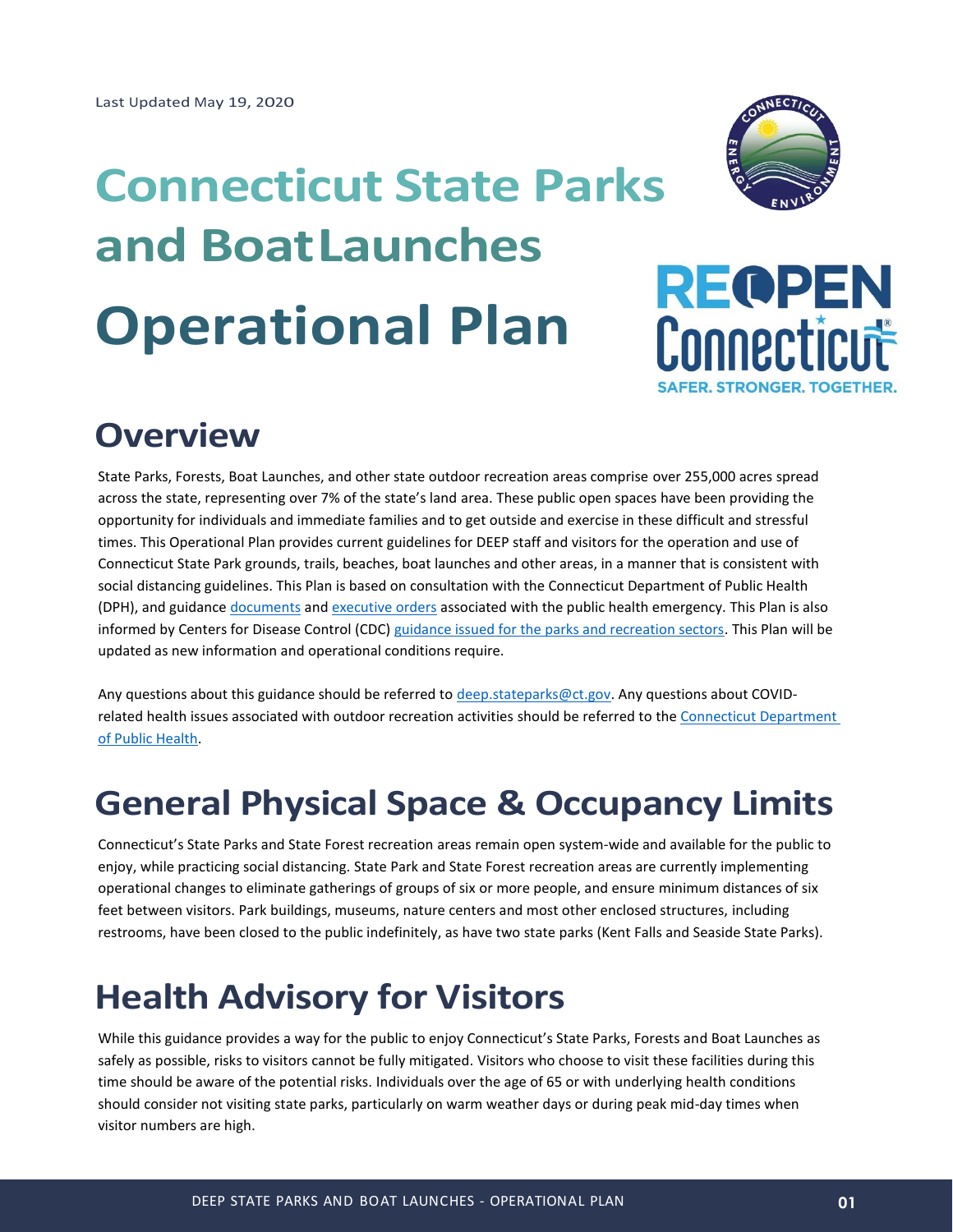If you are not feeling well, stay home! Signs and symptoms of coronavirus include fever, cough and shortness of breath. A full list of signs and symptoms of COVID-19 is available from the CDC.

- Stay close to home. Do not travel long distances to parks or other recreational areas.
- Avoid crowded recreational areas.
- Practice proper social distancing; stay at least 6 feet from other people.
- Wear a face covering over the nose and mouth, at all times when proper social distancing cannot be maintained.
- Engage in outdoor recreational activities with members of your household, only.
- Practice good hygiene when outdoors. Wash your hands, carry and use hand sanitizer, cover your mouth and nose when sneezing and coughing, and avoid surfaces that are often touched: picnic tables, doorknobs, handrails, equipment, etc.

### **Social Distancing Measures**

#### **Indefinite Closure**

At this time, Kent Falls State Park in Kent and Seaside State Park in Waterford are closed indefinitely. Certain park features that are not physically conducive to maintaining a minimum of 6' between visitors have been closed: e.g., certain narrow boardwalks at Silver Sands State Park. Evaluation continues of other similar areas.

#### **Restrictions on Gathering Size**

- Indoor and outdoor structures where the public tends to congregate have been closed to the public indefinitely. These include visitor centers, Gillette Castle, the mansion at Harkness Memorial State Park, and the tower at Sleeping Giant.
- **Picnic shelters have been closed to groups.** They are open for individual use only and social distancing must be maintained. Signage has been posted to alert visitors.
- **Picnicking is limited in parks.** Tables have been removed or stacked in many locations with signage posted notifying their use is prohibited. Groups of 5 or less (household members only) are permitted to sit on the ground and eat food. DEEP is not disinfecting picnic tables.
- DEEP staff are actively monitoring usage of our facilities and grounds for social distancing compliance. If appropriate social distancing is not observed, DEEP staff will inform and educate visitors, directing them to spread out.
- Contact sports and ball games are not authorized at this time.
- Playscapes are closed.
- Special Use Licenses (SULs) and Marine Event Permits (MEPs) have been revoked through May 31, 2020. Additional revocations through June 30, 2020 may be necessary based on current public health guidance related to group gatherings.

#### **Lower Capacity Daily Closures**

Parks and forests have been evaluated as to whether their pre-existing parking capacities can be utilized while assuring proper social distancing. Most park areas can accommodate that pre-existing maximum parking capacity,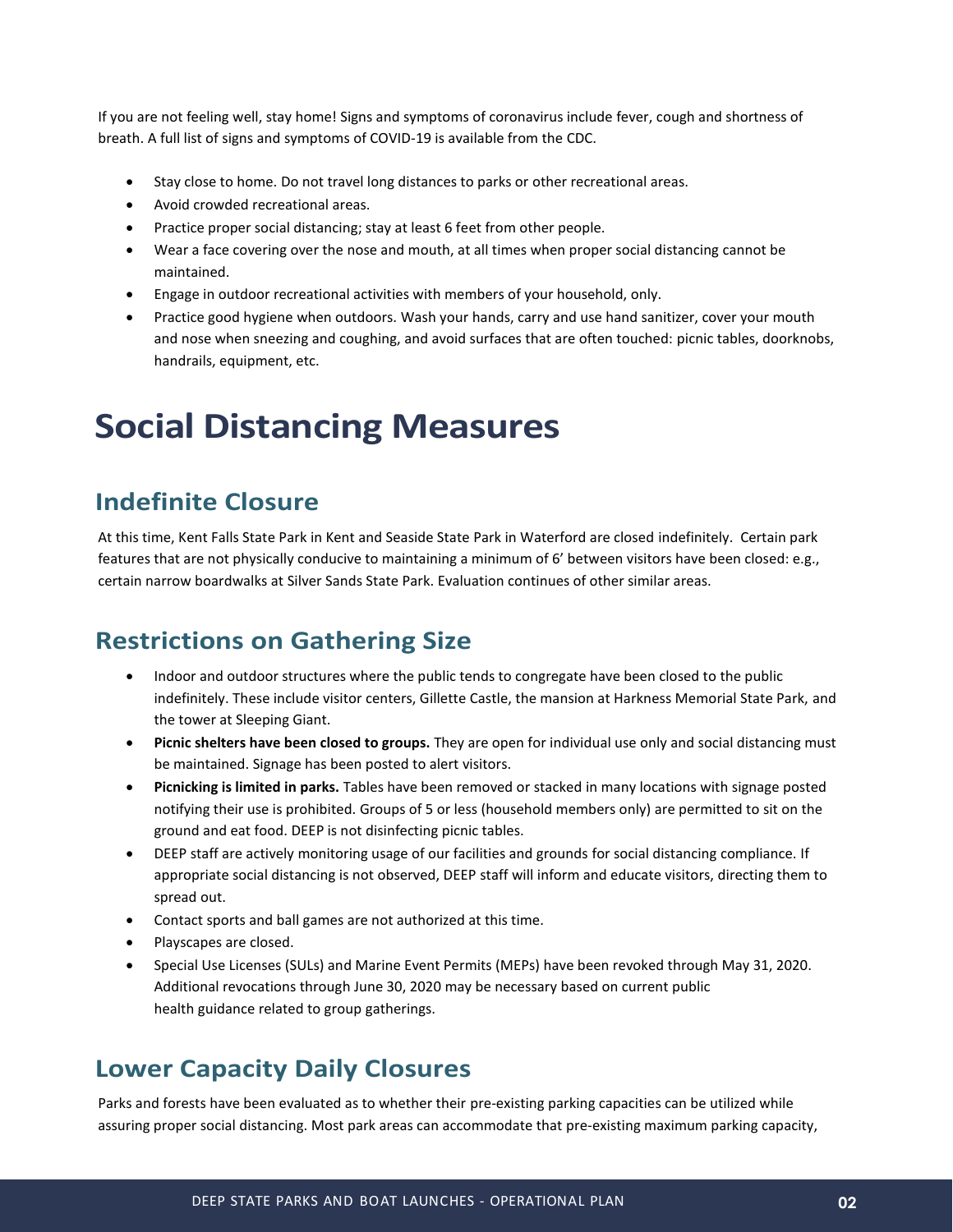but additional parking outside of a facility cannot be allowed. Some areas (mostly larger shoreline parks) are operating on a reduced parking capacity level of as much as 25% of the total parking capacity, based on facility usage at the time. Parking capacity targets have been established for those areas based on a variety of factors, including:

- Daily observations of the number of cars and the quality of social distancing at peak times
- The size and characteristics of the park, including potential concentrations of visitors in certain areas (beaches, boardwalks, bike paths) based on facility usage at the time
- The potential for additional visitors to walk in to a park, e.g., from adjacent neighborhoods or beaches

Additional tools that can be utilized to set capacity limits include surveys and GIS overlay, and for saltwater beaches, consideration of high tides. For reference, DEEP assumes an average of 3 visitors per vehicle.

Parking capacity levels notwithstanding, park supervisors are prepared to close parks to additional visitors when the supervisor concludes that park visitation reaches a point that proper social distancing is difficult to maintain. Parks that close to capacity on a given day reopen the following day. If this approach of limited capacity closures proves unsuccessful or unsustainable, more restrictive measures such as prohibiting swimming or closing a park indefinitely will be implemented.

[Governor Lamont's Executive Order 7R](https://portal.ct.gov/-/media/Office-of-the-Governor/Executive-Orders/Lamont-Executive-Orders/Executive-Order-No-7R.pdf), dated March 30, 2020, authorizes DEEP to prohibit visitors from parking outside a closed park and walking in after a facility reaches capacity. As these facilities reach capacity on busy days, staff will close the entrance to new visitors, and work (along with municipal partners in some cases) to eliminate additional visitors from parking outside the facility.

# **Parking Fees**

Parking fee collection for **out-of-state vehicles** will begin at our Shoreline Parks (Sherwood Island, Hammonasset Beach, Silver Sands, Rocky Neck and Harkness Memorial State Parks) on Saturday, May 23, 2020. Ticket booths are being evaluated to install Plexiglas sneeze guards, dividers, and no contact credit card

readers. At inland state parks, provisions are being finalized to allow out of state visitors to pay the required parking fee remotely by phone or online with a smartphone.

Th[e Connecticut Passport to the Parks program](https://portal.ct.gov/DEEP/State-Parks/Passport-to-the-Parks) enables DEEP to provide **free parking for Connecticut registered vehicles** at all State Parks. Capacity closures, necessary to maintain social distancing, may limit access during busier times, particularly on weekends.

# **Services and Amenities**

#### **Swimming and Beaches**

Guidance from the Connecticut DPH indicates that recreational swimming is

not a known form of transmission of COVID-19, in saltwater or freshwater. At this time, DEEP is making decisions about permitting swimming at State Parks based on considerations of potential crowding and the ability to maintain social distancing onshore, at beach locations. Accordingly, DEEP is **permitting swimming at shoreline State Parks**

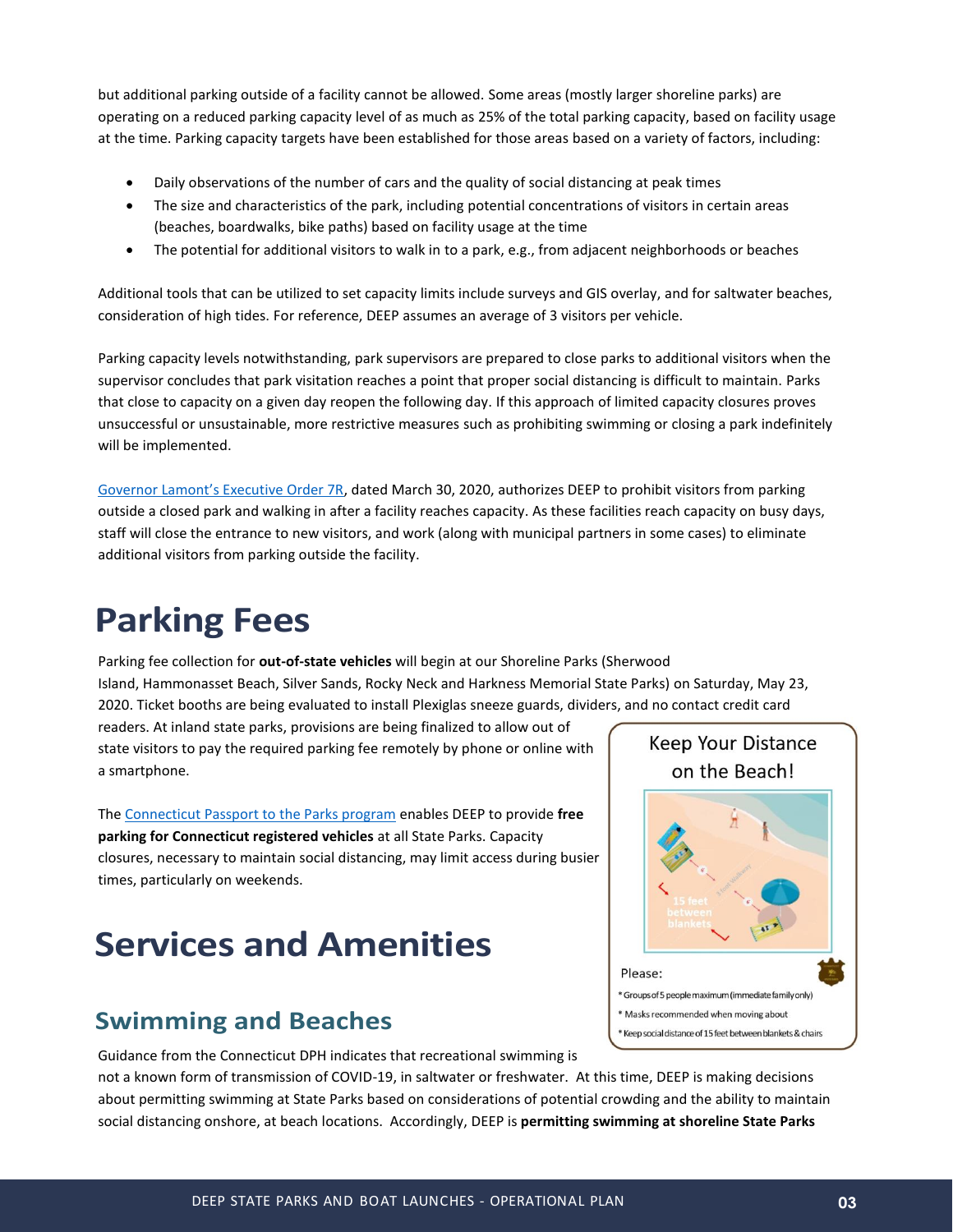based DEEP's assessment that visitors to shoreline parks can be accommodated at lower parking capacity levels, to provide for adequate social distancing on beaches.

- Visitors to beach areas at Connecticut State Parks will be asked to maintain 15' of space from other beachgoers (blanket-to-blanket). This distance will allow for a 6' radius around each person or family and a 3' walkway in between groups.
- Visitors should not expect that restroom buildings will be open, but most locations will have portable toilets available.

Based on the very limited size of our beach and swim areas at inland state parks, and current social distancing guidance **DEEP will close beaches at inland State Parks, and prohibit swimming at inland State Parks**. Again, this operational decision is based on the potential for on-shore crowding, not a concern of risk of transmission in freshwater. Park staff will monitor beach closure and educate the public to ensure compliance with the closures. DEEP will continue to review this policy in alignment with public health recommendations and will consider the reopening of designated swim areas on a case-by-case basis.

#### **Lifeguards**

Lifeguards will not be on shoreline beaches in Connecticut state parks early in the season. These beaches are currently posted as "No Lifeguards on Duty". It is expected that shoreline beaches will begin lifeguarding when adequate staffing, training, and safety practices meeting DEEP standards are in place. Swimming is prohibited at inland beaches and therefore lifeguards will not be posted at those beaches. They are currently posted as "No lifeguards on duty" and will have signs installed regarding the swimming prohibition. Lifeguards will be provided training to reduce the risk of virus transmission in the course of their duties, including providing CPR. Guidance for lifeguards is available from the American [Red Cross.](https://www.redcross.org/take-a-class/in-the-news/coronavirus-prevention-information-for-students)

#### **State Campgrounds, Cabins and Youth Sites**

Campgrounds, Cabins, Youth sites, Backcountry and River Camping sites are closed until at least June 11. Additional campground reservations for the 2020 season have been postponed for the time being to prevent the need to reimburse the public for future reservations if campgrounds remain closed.

Options to open campgrounds are being considered that minimize staff and public risk. The decision will be based on current public health guidance, cleaning protocols and the availability of adequate staff and appropriate PPE.

#### **Dogs at Connecticut State Parks**

Dogs continue to be allowed at most state parks and forest recreation areas under existing rules.  Dogs and other pets are required to be on a leash no longer than 7' *and* under the constant control of their owner.  Dogs may not come into contact with other visitors or other dogs.  Dogs are not permitted on beach areas or in swimming areas. We want to continue to allow dogs to accompany their owners for a walk or hike on public lands, but we can only do that if dog owners keep them under control and eliminate contact with other dogs and people.

#### **Outdoor Food Counters and Snack Bars**

Permanent Food Concession operations at Rocky Neck State Park and Gillette Castle State Parks are not open at this time. No final decision has yet been made for Hammonasset Beach State Park. DEEP will follow guidance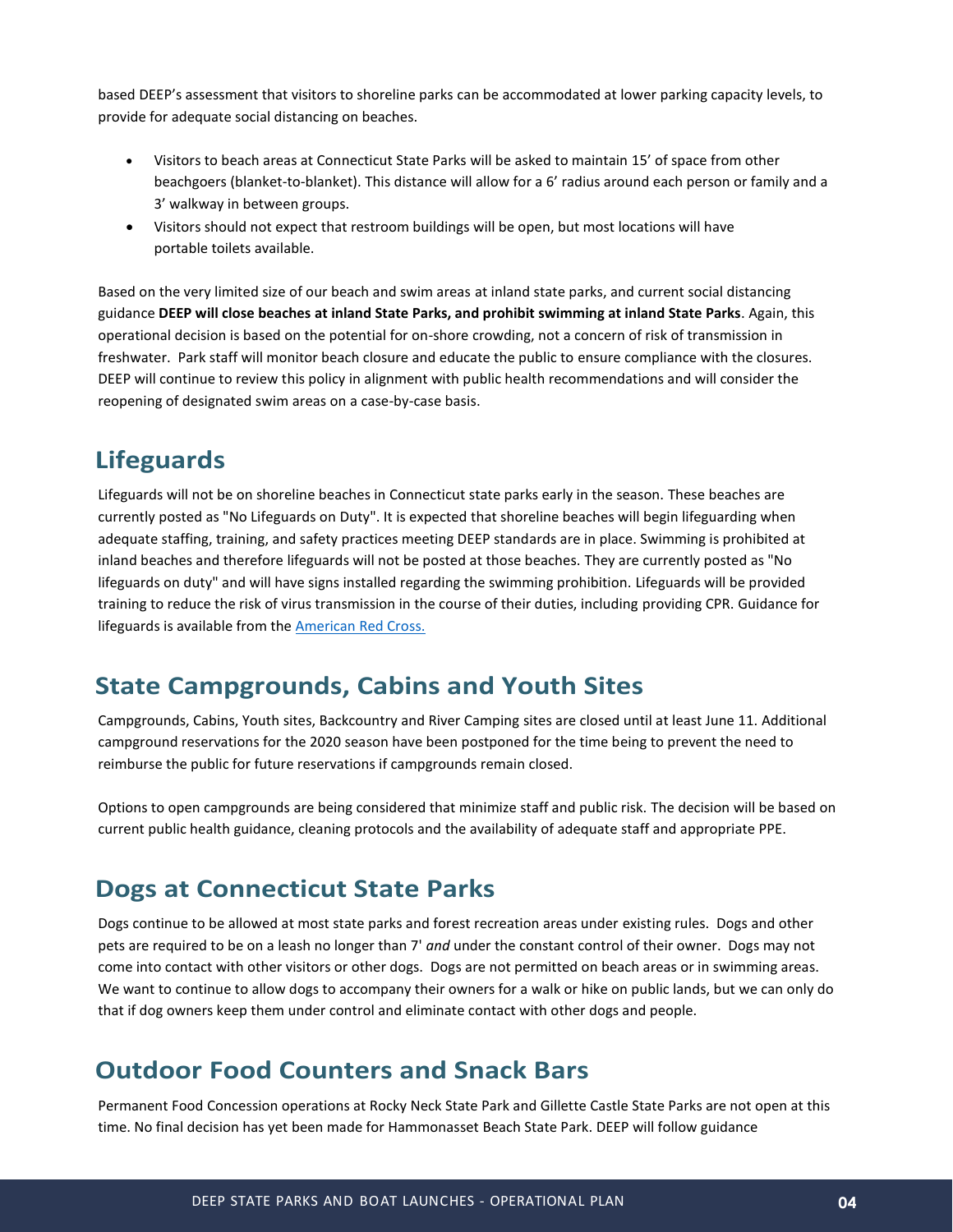from [DECD](https://portal.ct.gov/-/media/DECD/Covid_Business_Recovery/CTReopens_Restaurants_C5_V1.pdf?la=en) on whether and under what conditions to open concession stands at State Parks. Itinerant Food Concession operations are being reviewed on a case by case basis.

# **Business Processes, Procedures and Activities**

#### **Trash and Restrooms**

Restroom and bathhouse facilities remain closed. Portable toilets are available in certain locations. The public is reminded to carry hand sanitizer with at least 60% alcohol. Visitors are reminded to "carry-in, carry-out" trash when visiting a State Park, Forest, or Boat Launch.

#### **Enhanced Cleaning and Disinfecting Procedures**

DEEP is developing guidance for staff for enhanced cleaning and disinfection for certain surfaces and features. These guidelines notwithstanding, decisions to open restrooms and bathhouses will depend in part on the availability of PPE and adequate staffing to support those functions consistent with these procedures.

#### **Face Coverings & Other Personal Protective Equipment (PPE)**

Visitors are asked to bring face coverings and use them whenever they are in proximity to others. According to the Governor Lamont's [Executive](https://portal.ct.gov/-/media/Office-of-the-Governor/Executive-Orders/Lamont-Executive-Orders/Executive-Order-No-7BB.pdf) Order 7BB, the public is required to wear face coverings in public wherever close contact is unavoidable, unless they have a health condition that prevents it. At a park, these areas include boardwalks, parking lots, and when passing other visitors on a trail or path. Face coverings should not be worn in the water.

- DEEP employees must carry a **DEEP-issued face covering** with them at all times, and utilize it whenever in proximity to other employees or members of the public.
- DEEP employees who are working by themselves in outdoor locations where they are unlikely to encounter others are not required to wear face coverings, but should still have a face covering with them in case a situation arises that requires them to interact with others.
- When work assignments entail proximity to others on a foreseeable but occasional basis, disposable surgical-style masks or cloth face coverings are suitable. Employees should use professionally produced cloth facemasks when they are available.
- When work assignments entail likely close contact with others closer than 6' such as law enforcement functions and emergency response, face masks, disposable latex or nitrile gloves, and N-95 respirators should be made available for use depending on the particular function. Staff working at fee collection booths should wear disposable surgical style face covers.

**Disposable latex or nitrile gloves** should be used when sharing tools and when touching surfaces likely to have been frequently touched by others, and when providing customer service, such as handling money or credit cards. Hands should be washed with soap and water or cleaned with hand sanitizer before putting the gloves on and after taking them off. If gloves are unavailable, employees should frequently wash their hands with soap and water and use hand sanitizer.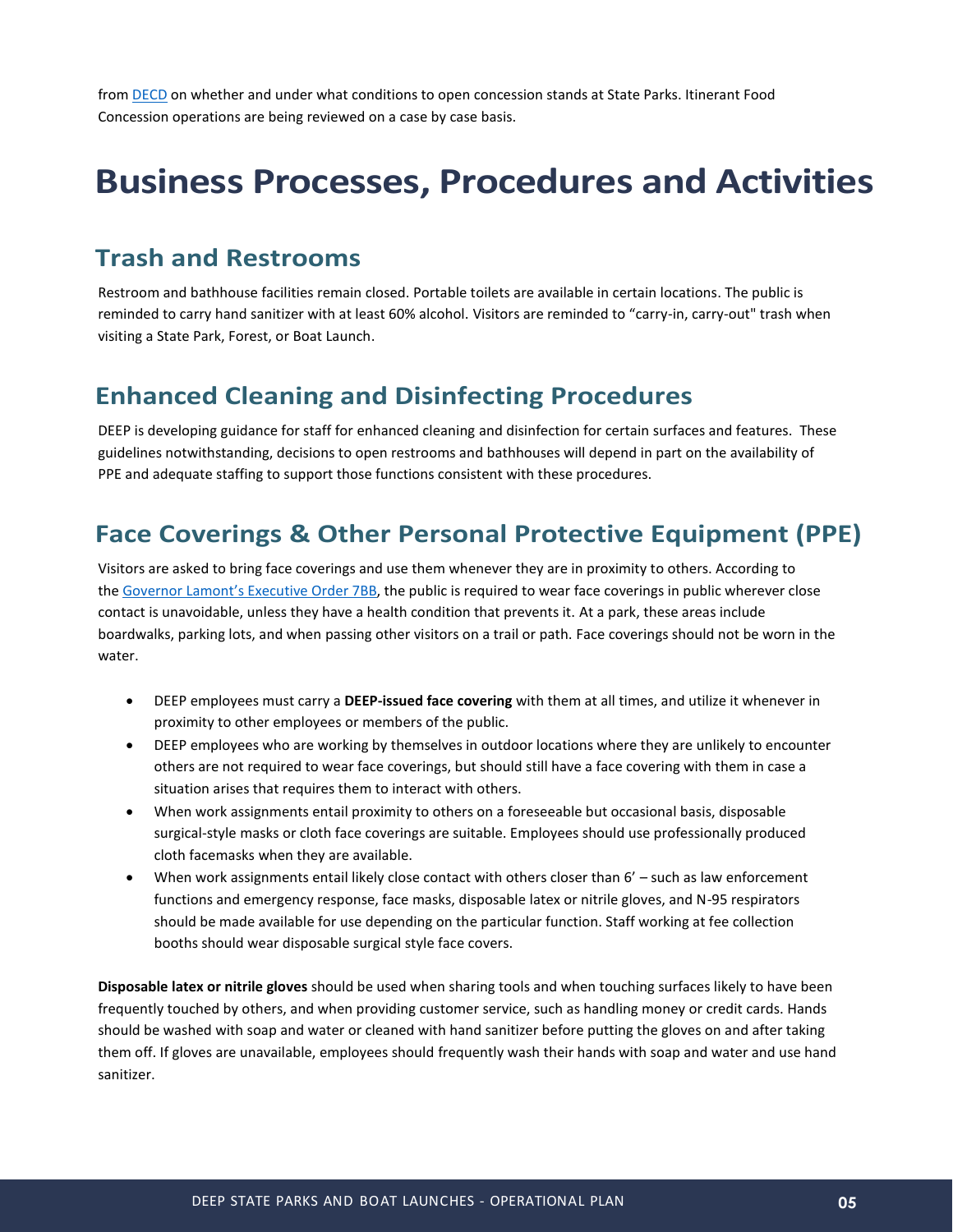# **State Boat Launch Operations**

State boat launches will remain open as long as social distancing compliance remains in effect. At this time, we believe that the use of state boat launches can continue, safely, provided that users follow common-sense practices to reduce the risk of transmission – even when the parking areas become full. Capacity closures may still be required and would be announced through social media.

To ensure continued use by the boating community, Boating Division staff and Environmental Conservation Police Officers will be on heightened alert for non-authorized users of these facilities. The Boating Division has posted COVID-19 related boat launch use signage at all 117 launches. The signs highlight use restrictions to boating, fishing and wildlife viewing; use of social distancing and limitations on gathering; and other boating-related separation approaches.

Environmental Conservation Police Officers and Boating Division staff are monitoring usage and social distancing compliance at boat launches and if social distancing is not observed, will inform and educate visitors to achieve compliance.

Within the boat launch facilities, one of the areas where people come within close proximity to others is the courtesy docks. The Boating Division has prepared and will soon be installing signage at the docks that restricts the docks to necessary persons only; use of social distancing and avoiding contact with other boaters; and other protective measures. Courtesy Docks have been installed at all 14 locations.

Portable toilets have been installed at the boat launches that typically have this feature. These are being cleaned on an increased schedule by the vendor.

The Boating Division expects to have Boating Education Assistants stationed at various boat launches this summer. While conducting their business, doing safety checks and aquatic invasive species education, they will be following social distancing and utilizing necessary PPE.

### **CERTI ATTENTION**

#### For the safety of all, please follow these COVID-19 boat launch guidelines:

- 1. Parking at this facility is restricted to boating, fishing, and wildlife viewing.
- 2. Maintain 6-foot social distancing. Recreational gatherings of more than 5 people are prohibited.
- 3. Use only your own vessel and equipment.
- 4. Boat occupants should be household members only.
- 5. Depart the ramp area as quickly as possible after launching/retrieving.
- 6. Avoid other boaters on the water  $-$  no rafting.
- 7. For updates: www.portal.ct.gov/boating

#### **COVID-19 Dock Precautions**

- Dock access is restricted to necessary persons only.
- Maintain 6 ft. distance from other persons at all times.
- All persons must wear a face covering while on the dock.
- Unless there is an emergency, do not assist other persons with their lines, gear, or vessel.

**Protect Yourself** 

and Others

• Sanitize your hands after touching dock handrails and cleats.

DEEP STATE PARKS AND BOAT LAUNCHES - OPERATIONAL PLAN **06**